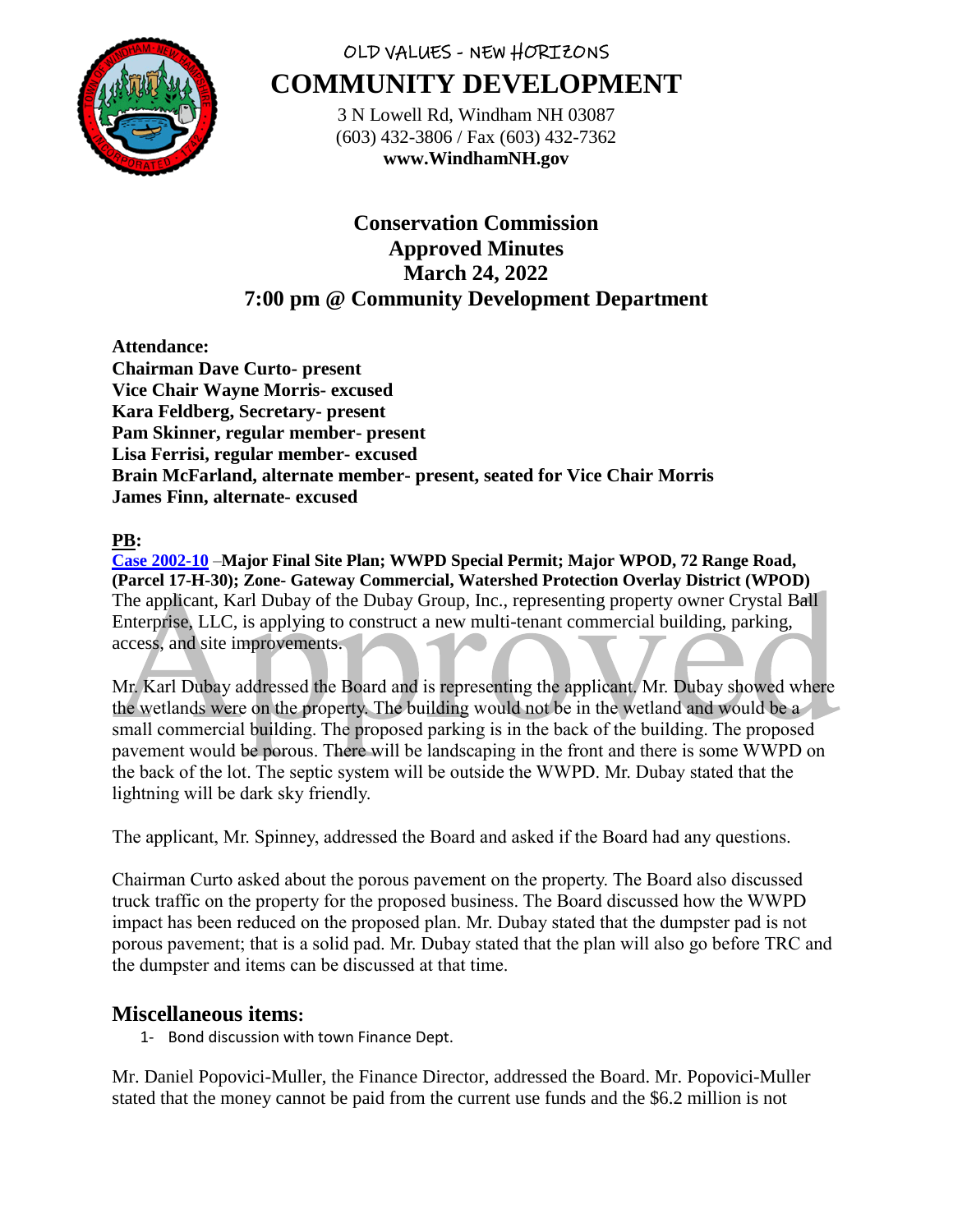**Conservation Commission March 24, 2022**

currently in the bank. Mr. Popovici-Muller just wanted to clarify that because not all voters are informed on this. Mr. Popovici-Muller stated that one important decision for the Board to make is whether or not they are going to secure the funds first or figure out which property they might acquire first. Mt. Popovici-Muller then mentioned the bond bank as a cost-effective borrowing strategy. Yet, there is not incentive to pay the loan back early when using a bond bank. Also, the bonds are only written twice a year, July and January. The town will likely not be ready for the July date for the funds to be wired in August according to Mr. Popovici-Muller. Mr. Popovici-Muller stated that the bond application is about a 3-month process. Mr. Popovici-Muller stated that local banks can also be great partners but sometimes, the interest rates can be slightly higher. Mr. Popovici-Muller stated that he does not have the expertise to figure out and forecast what revenue might support these bonds. Mr. Popovici-Muller also discussed the recent change in interest rates from the federal government and how that might impact the bond. Mr. Popovic-Muller stated that this is all informative and no decisions needed to be made at this time.

Mr. McFarland asked if the borrowing could be allocated across several institutions or situations, for example, could they borrow from several institutions. Mr. Popovici-Muller stated that there are many options available. Mr. Popovici-Muller does not have a cash flow forecast of current use funds and that is part of the challenge.

Chairman Curto stated that they do not plan on spending the \$6.2 million right away and they would like to create a tax-free environment for residents. Chairman Curto stated that there are quite a few grants available currently. Chairman Curto asked about the intact of current use funds for last year. Mr. Popovici-Muller stated that they took in about \$720,000 in current use funds. Mr. Popovici-Muller stated it can be very challenging to figure out and project current use funds. The Board discussed the current price of land and the need to negotiate the price of these properties and go through the necessary process to purchase the property. Chairman Curto stated that the bond does not have an expiration date. Mr. Popovici-Muller stated that being physically responsible is both important and appreciated. The Board and Mr. Popovici-Muller discussed development in general and how that impacts the schools in the town. Chairman Curto discussed current use lands and how best to manage those moving forward. Mr. Popovici-Muller suggested that this Board might want to figure out its lending schedule as the next step. Mr. Popovici-Muller and Chairman Curto discussed if reimbursing the current funds is a strategy would make sense; this would be a question for town counsel. Chairman Curto asked about the invoice for Clyde Pond and if a motion was necessary; Mr. Popovici-Muller stated that it would be helpful to do it as soon as possible. Mr. Popovici-Muller explained that there was a need for a brief loan because taxes were collected later this year because of a computer update. Chairman Curto and Mr. Popovici-Muller discussed that there is enough money so that the Clyde Pond loan can be repaid for the next 5 years.

## **A motion was made by Ms. Feldberg to approve the loan repayment to the town's general fund in the amount of \$185,700 from the Conservation Land Special Fund for the 2022 Clyde Pond payment. Seconded by Mr. McFarland. Vote 4-0. Motion passes.**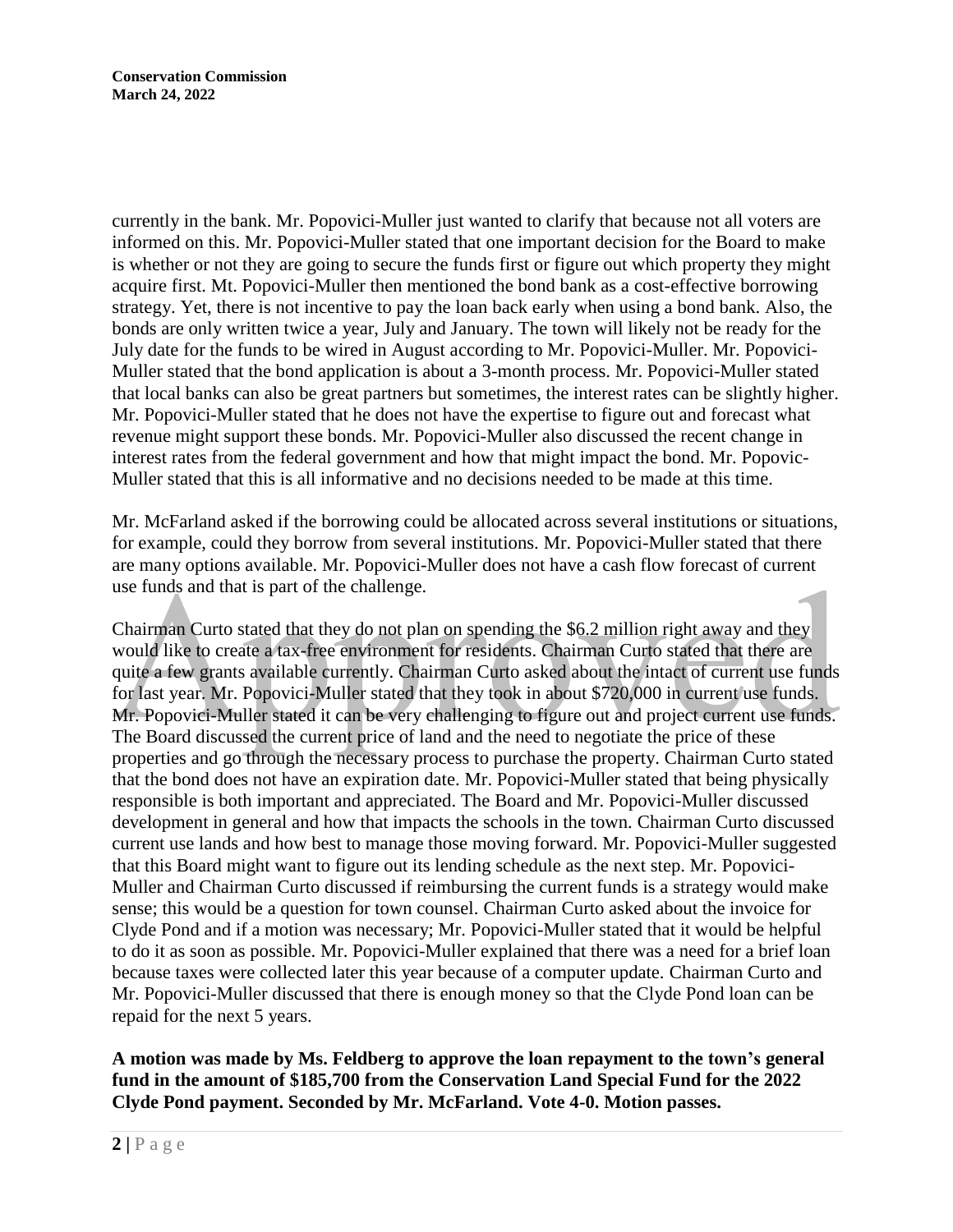Mr. Karl Dubay addressed the Board. Mr. Dubay stated that there was an inventory of open space done about 12 years ago and it is available on the town's website. This is labelled Open Space Report on the town's website; it is from 2010. Mr. Dubay discussed leveraging the funds to make sure they were being utilized in the best way possible. Chairman Curto stated that Paul Gagnon on the Pelham Conservation Commission has offered him a lot of guidance about how best to acquire these conservation lands.

2- Derek Monson, Gage land trail discussion

This will be a discussion for another meeting.

3- Letter of intent for land acquisition/ mailer

Chairman Curto discussed the idea of sending a mailer to residents to see if residents might be interested in putting their land into conservation.

## **Clyde Pond/ Ashton Park Updates:**

Chairman Curto discussed Ashton Park. Chairman Curto stated that there is a man-made dam in the area and it might flood Castle Hill. Chairman Curto has communicated with Mr. Wayne Morris and Mr. Dennis Senibaldi on this issues. The dam is on conservation property according to Mr. Senibaldi. The dam is not a beaver issue.

#### **Deer Leap/ Moeckel Pond Updates:**

1- Vandalism Incident discussion

Chairman Curto stated that kids were playing in the area and the fence posts were being hit with rocks. The camera in the area did not catch the vandalism because it was out of batteries. Ms. Dianne Fallon from the Friends of Moeckel Pond are aware of the situation and is would like to work with the Conservation Commission to install security cameras in that area. Mr. McFarland is willing to look into acquire more trail cameras for certain sites in town, particularly some of the parking lots. Chairman Curto also stated he is in communication with the Friends of Moeckel Pond for the proposal for the stone wall.

2- Surveillance cameras

See above discussion

## **Fosters Pond/ Greenway Updates:**

1- Bridge estimate